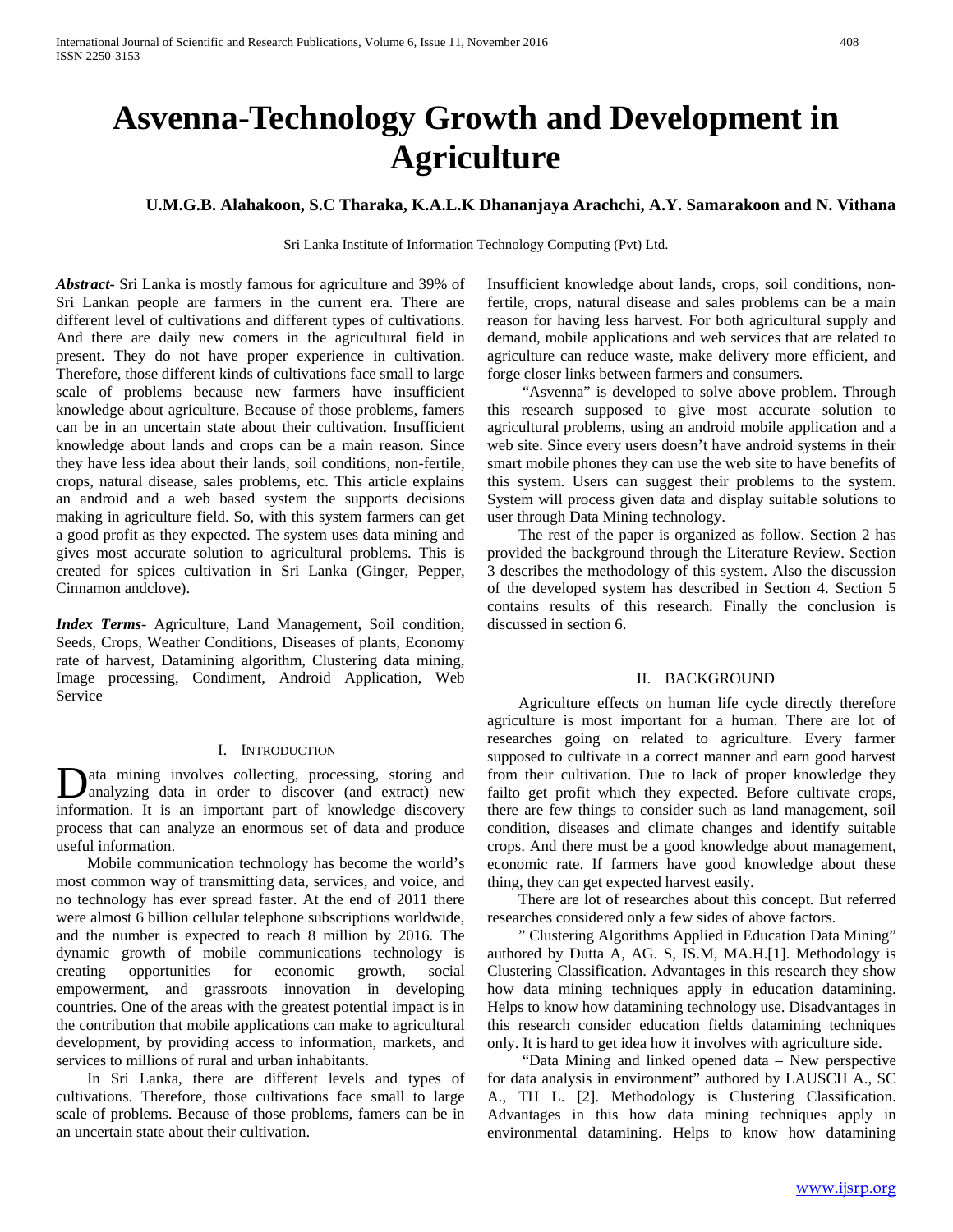technology use. Disadvantages of this research consider environmental datamining techniques only. It is hard to get idea how it involves with agriculture side.

"Deploying nEmesis: Preventing Foodborne Illness by Data<br>ng Social Media" authored by SADILEK A., KA H., DI Mining Social Media" authored by L., LA B., PO E., TE J., SI V.[3]Methodology is Data mining social media. Advantages in this, how datamining technologies apply in Social media datamining. Helps to know how datamining technology use in Social media mining. Disadvantages of this research, social media mining cannot trusted

 "Dynamical Approach for Real-Time Monitoring of Agricultural Crops" authored by GUIJALBA F., MA T., SA M. [4]. Methodology dynamic approaches. Advantages in this research, monitoring good crops to increase the harvest. Disadvantage in this research, they not covers variety in crops. Generally, they have focus on single crop.

 "Climate Change and its Impact on Agriculture" authored by Anupama Mahato [5]. Used different mathematical calculations as the methodology. Mainly focus on long-term climate changes and checked how those measurements affected to the quantity and quality of crops in terms of productivity, growth rates, photosynthesis and transpiration rates and moisture availability. Major advantage of this project is cover the huge area of lands.as a disadvantage of this project is they did not focus on short-term climate changes such as daily climate changes.

 "Sensitivity of Livestock Production to Climatic Variability under Indian Drylands and Future Perspective" authored by Kumar.S et.al [6]. Used methodology is regression functions analysis. Mainly focused the global climate changes and how it affects some different variables such as droughts, floods and erratic rainfall. Main advantage of this project is different variables to predict the solutions. Limitation of some variables availability is the major disadvantage.

 "Applying Naive Bayes Data Mining Technique for Classification of Agricultural Land Soils" authored by P.Bhargavi and Dr.S.Jyothi [7]. Methodology of used is meaningful patterns for the various soils profiles characterized by using different data mining technics. Advantage of this project is output can be high accurate. Disadvantage of this project is used low amount of data do predict the result.

 "Drugs Highly Associated with Infusion Reactions Reported using Two Different Data-mining" Methodologies authored by Moore. P. W et.al [8]. Used the methodologies as The Food and Drug Administration Adverse Event Reporting. System(FAERS), Molecular Analysis of Side Effects(MASE), Proportional Reporting Ratios (PRR) using this all tree data mining methods and compare those technics result and then predict the final result. Major advantage of this project is allow to data integration at many levels. Fail to analyses drug availability. **"**Location Based Agricultural Yields Rate Prediction by Using Android" authored by Bhargava.R, Pramoda.R and Patil.P [9]. Used Methodologies are android technology and cloud computing. Advantages in this research, farmers can choose the location where they can grow most suitable crops Disadvantage in this research, this research considers only location prediction.

# III. METHODOLOGY

 The Asvenna project was developed using Iterative Waterfall Model which is a System Development Life Cycle (SDLC) concept.

 Selecting this model is beneficial because the team hopes to maintain high quality and minimize problems, errors & difficulties. Therefore many things should be learned to carry out the research and there may be some problems implementing phases. Iterative waterfall model will be very helpful because if any error occurs during implementation the team have the opportunity to go back to the previous phases and resolve the errors at the state they occur.

## *A. Planning*

 The first and the most important phase in the SDM is the feasibility study phase. Discussions among group members have been conducted to understand whether the project was financially viable and technically feasible. The team has studied whether the researchcomponent of this project "Asvenna" is feasible to do.

## *B. Analysis*

 The group has analyzed the possibility of completing the project successfully considering economic, technological, scheduling and other factors. Rather than looking into the project and wishing for the best, a feasibility study lets the group to get to know the possible negative and positive outcomes of the research project before spending and investing time and money for the project "Asvenna".

 Requirement analysis phase answers the questions of what are the requirements to each individual component of the system. To implement the system "Asvenna", to figure out the basic idea of this research problem, team went through similar systems which have been implemented.

## *C. Design*

 The design phase represents introduction of operation system and diagrammatic representation on hardware, software data stores, files, User Interfaces(UI).In this phase logical diagrams are converted to physical diagrams and developing and implementing strategies are discussed.

#### *D. Implementation*

 Here the team Asvenna transformed the design output to actual functions that will work completely. A good implementation reflects how good the design decisions are.

 Modules were distributed among team members of Asvenna to be implemented. After the designing and programming was completed, unit testing was carried out and the results were recorded. Mobile application was programmed with aid of android.

#### *E. Testing*

 This phase will be used to do the testing part of the application. To identify the bugs in the application it should be tested well. By doing this the team will ensure that the "Asvenna" is capable of high performance and reliability. User requirements are mentioned in the document of software requirement specification. So from the testing it will check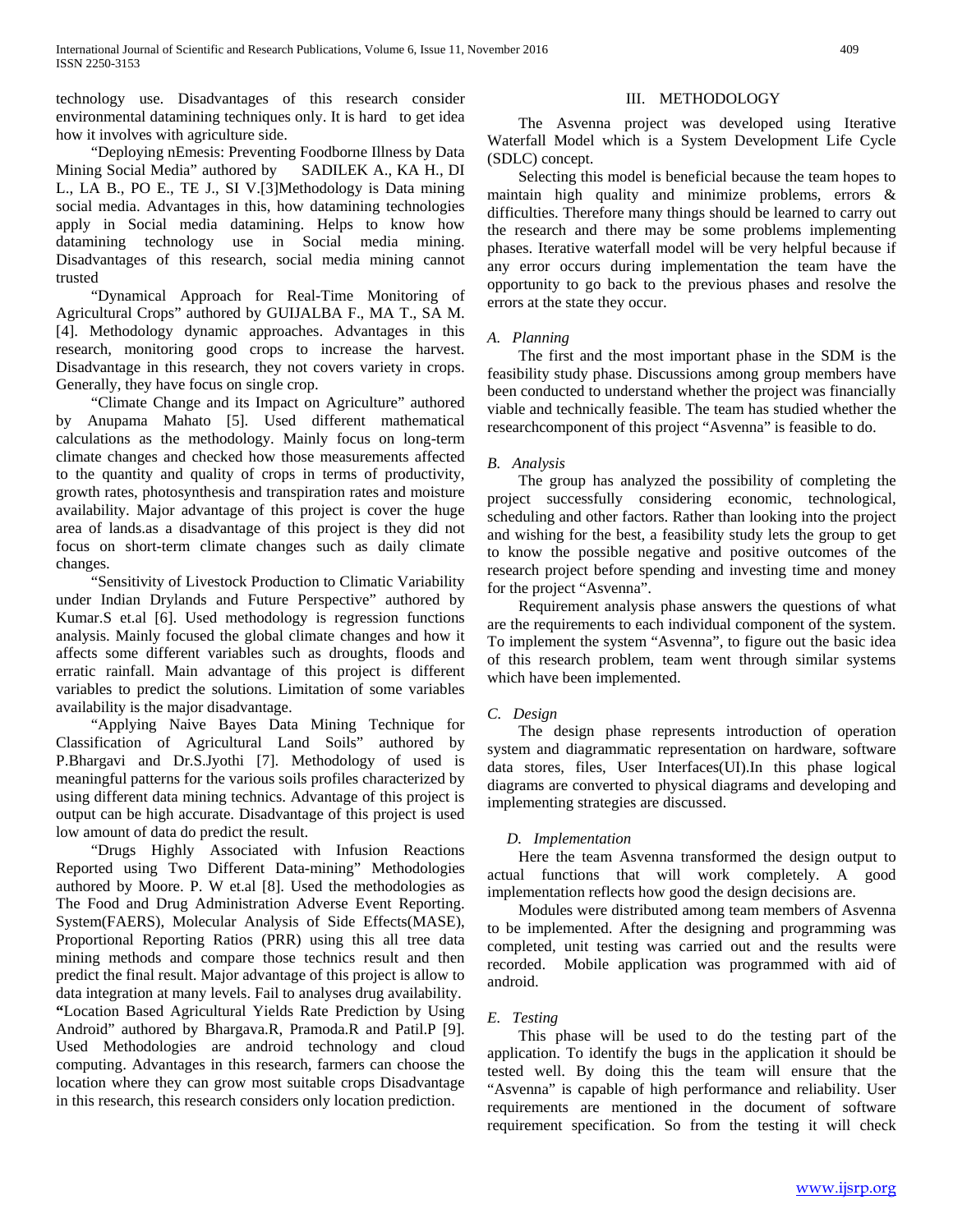whether the application meets that mentioned requirements as well.

 After implementing the functions independently unit testing is done for each unit. It will ensure that each function is working correctly in isolation. Integration is done after completing all the functions. Research team used white box testing and black box testing methods. Finally to ensure the whole application performs as one module, the system testing is carried out again. The team should improvise a method to test if "Asvenna" application retrieves predictions as expected.

## IV. DISCUSSION

 Asvenna contains functioning components such as Select crop, diseases, land, weather, rates through android mobile application and the website. Each component has been tested in isolation. After stabilizing all the modules each of them were integrated together and tested again until the complete system is error free.

 The system we started to implement was planned to retrieve agriculture information from database and to give prediction results. Already there are many datamining research, but very less of it in agriculture field. Because of this reason the team decided to complete our research in datamining for agriculture. After having meetings with lecturers who have done higher studies on datamining, the idea of creating both website and android application which goes along with our datamining technology was proposed. The task of creating four different types of websites was not easy as it was since the team could not find and information source regarding how to create websites and androidapplication which will go along with datamining technology. Finally after all the discussions we decided to create a Decision tree algorithm as the data mining model, for the application.



*Figure 1:Data mining model*

 After doing further research on this proposed idea the team managed ourselves to create the schema and retrieve the information from the Agriculture Department. After discussing with Agriculture Department we found hard copies of data sets with relevant to our data mining. Then our team entered that data into MS SQL databases manually. Fortunately, our team found least 5000 of records of dataset. Then we mine that data set with SQL Server Business Intelligence tools. After that found suitable model to do datamining our dataset. Clustering tree is the most suitable method to mine this data set.

 The internal application was not supposed to run in the mobile device because of memory requirement is not enough for that kind of operation to take place. The team was to develop a semantic web service to run the internal application. Though the team did many researches on how to implement a web service for this kind of situation, team was unable to find. As for this reason a normal web service was implemented. The mining part runs in this web service. In this web service SQL queries are implemented to retrieve information from the mining which is embedded to the web service. Then those information is passed as string values to the mobile application to display it to the user. Jason is the intermediate language to pass the data. Web site is created by asp.net framework. It also use same method

 In order to have full functionality of the system the user must use the application in an android mobile device or device to browse in web (PC, Laptop, etc.) and having internet connection.

## V. RESULTS

 When user select crops, and enter the land size it gives the prediction results. (suitable rainfall, soil condition, fertilizer and harvest)



**Figure 2:Land Results (App):**

 When user select the location, and enter the land size it gives the suitable crop and other details.



**Figure 3:Crop result (App)**

This gives details about crops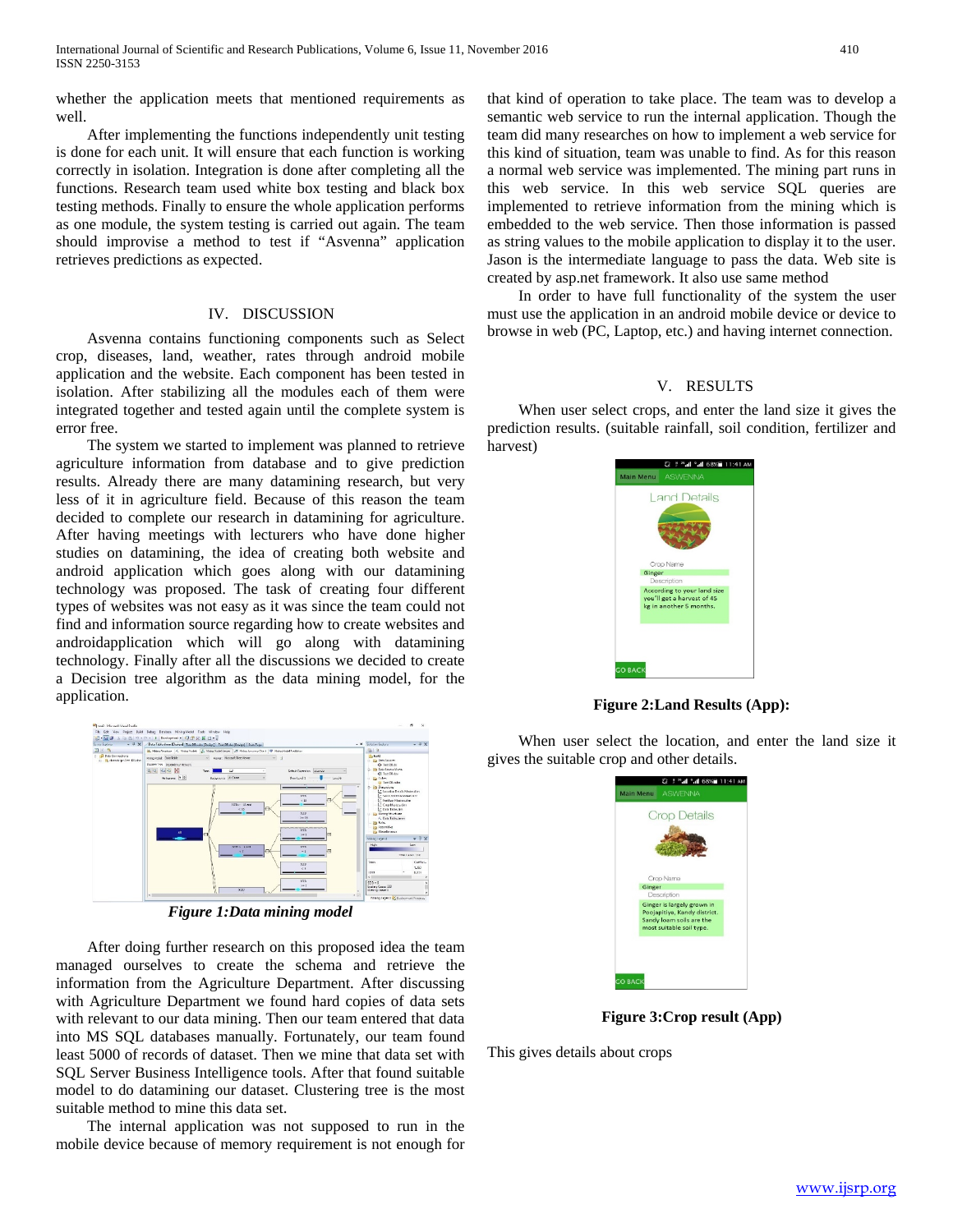

*Figure 4:Diseases result(App)*

This interface about selectsuitable crops in land.



*Figure 7:Land Results (Web)*

| මබේ ඉඩම සදහා සුදුසු බෝගය කෝරන්න<br>sched free answer your popy recher realty ingled rates anythen.<br>prints: |                          |
|---------------------------------------------------------------------------------------------------------------|--------------------------|
| populated at                                                                                                  | argebra<br>-16           |
| mug attacks                                                                                                   | <b>Sareb kornel</b> :    |
| any ruta: Iganabely hyanaud                                                                                   | Carbons only             |
| <b>STALMS</b>                                                                                                 | as                       |
| antich with single fireball (syn badded gan)<br>would also below a would contact on                           | <b>Analysists</b> etatwi |
| Gager >> Management                                                                                           |                          |
| 88888                                                                                                         |                          |
| <b>HENRICH</b>                                                                                                |                          |
| to short and have note into                                                                                   |                          |

**Figure 5:Select the crop (web)**

This interface is about result in crops



**Figure 6:Crops Results (Web)**

This interface about results in lands.

This interface about select answers for the questions to determine diseases.

| golds a substant the control five         | ag mouth dipal on words |         |
|-------------------------------------------|-------------------------|---------|
| pulma a : editor light sug 04.0           | skied obsess me der *   |         |
| gabha gu a dilua Airm any tin thuiba.     | atmit                   | ٠       |
| ලාම්බය all decell ඇති වූ පරගාත් වීම       | abast                   | ٠       |
| pakes a memba single                      | <b>Board union of t</b> | ٠       |
| publication and                           | Relay by R.R.           | ٠       |
| pulma y i all'il del byandi tha ida       | steel                   | ۰       |
| palma a : ethius quo, co logico organiza- | stunt.                  | ٠       |
| being stiltenders restau                  | attend                  | ٠       |
| subsidiary displays signified             | these state are per     | $\cdot$ |
|                                           | sed note                |         |

# **Figure 8:Diseases (web)**

# VI. CONCLUTIONS

## *A. Goals*

 "Asvenna" project is mainly targeted people who do cultivations, even though this app can be used by any user. Beside the team performed questioners with ordinary people in order to be more specific when meeting customer satisfaction.

 The objective behind the project is to implement an android and a web application which can predict the most accurate agricultural information using Data mining. The final application will provide the user a reliable, efficient and user friendly experience. The objectives of this project can be summarized as follows.

- 1) Reduce the time wastage: The application will directly retrieve information to user.
- 2) Increase efficiency and accuracy: Since the information are retrieved from websites the users can get the up todate information. This causes in increased efficiency and accuracy.
- 3) Increase reliability and availability: The application will be developed to achieve 100% accuracy and be